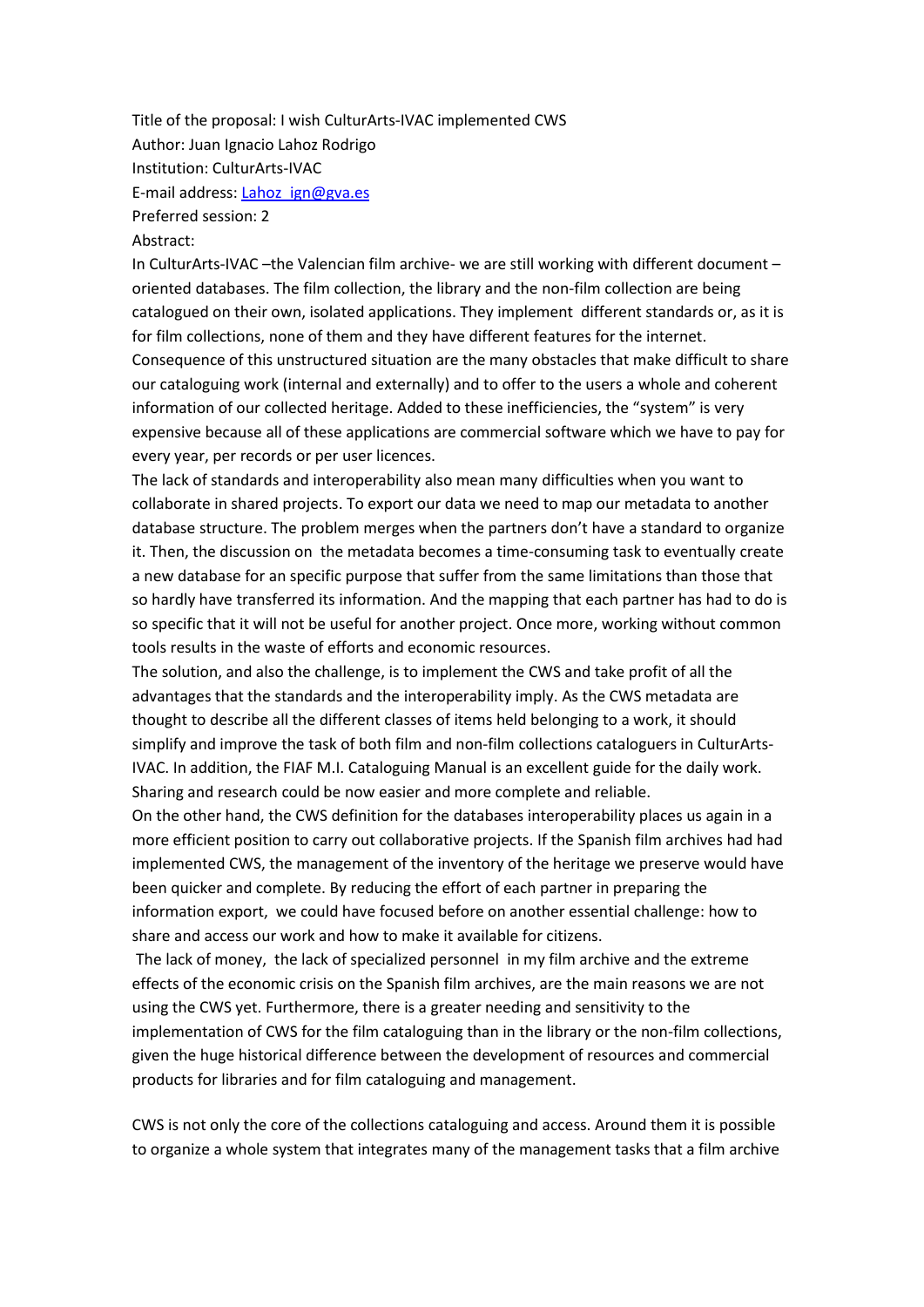has to do. From loans to reproductions and migrations, screenings, use of film footage, rights and adquisition details…

Finally, CWS is an essential tool for the safeguarding of the European Film Heritage. Citizens access to their film heritage is what justifies the film archives' mission and access depends on a coherent and useful cataloguing. To face the internet challenge on the access to the European films, through several recommendations and resolutions EU has drawn a path in which CWS is one of the keys: gather and describe the films and build a net of interoperable databases that includes the whole European Film Heritage. As CulturArts-IVAC preserves a modest part of this Heritage, we need CWS.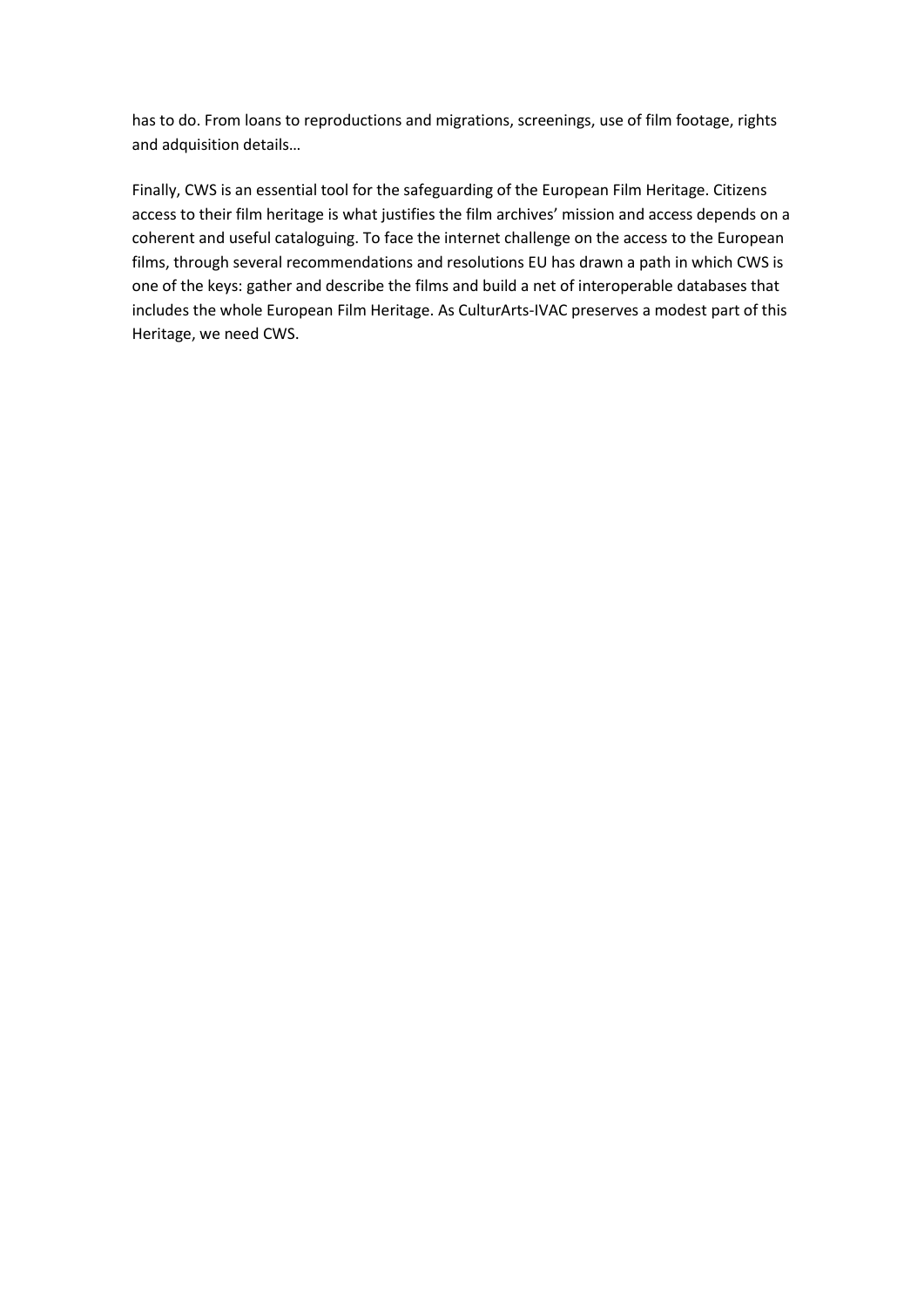# **SESSION 2: No archive left behind? – The situation in and needs of film archives that have not (yet) applied the CWS**

12:00 Ignacio Lahoz Rodrigo (CULTURARTS – IVAC, Valencia), I wish CulturArts-IVAC implemented CWS Q&A

**The current cataloguing system in CulturArts-IVAC. Obsolete resources**

A different application for each collection

Film, Non-film and Library collections (including video for access)

Document-oriented databases

No relational databases

Different standards or metadata schema

Different internet features in the applications:

Not all our collections are accessible on the internet

Inadequate system that provoques

Isolated results

Unshared work

There aren't tools for sharing the data generated for the different collections Deficient users access: there isn't a whole and coherent information of our collected

heritage

Expensive system based on commercial but inefficient software

#### **Why CulturArts-IVAC has not implemented CWS**

We gave our support to the CEN-372 project

We organised a Spanish version of the dissemination workshop of standards at the end of 2011

The EFG1914 project demonstrated to us the convenience of implementing CWS In 2014 we commissioned a Valencian company a project for the CWS implementation If it wasn't done, it was for

the lack of budget

the lack of specialized personnel in our archive.

Unsensitivity to the CWS advantages

The non-film archive and the library have specific software (though with important feature limitations)

But the film archive adapted their needs to non specific software

All these circumstancies draw up a vicious circle.

Getting out of it is almost impossible without dedicated resources and Recognition of its usefulness and need.

### **Lack of standards and interoperability**. **Difficulties for sharing projects.**

Defining new metadata schemas each time

Waste of efforts and economic resources (human, labour and financial)

First case:

Inventory of the preserved Spanish cinema

The IVAC's archive hasn't been able to contribute its data because of the lack of IT personnel and financial resources to map them to the schema of the project.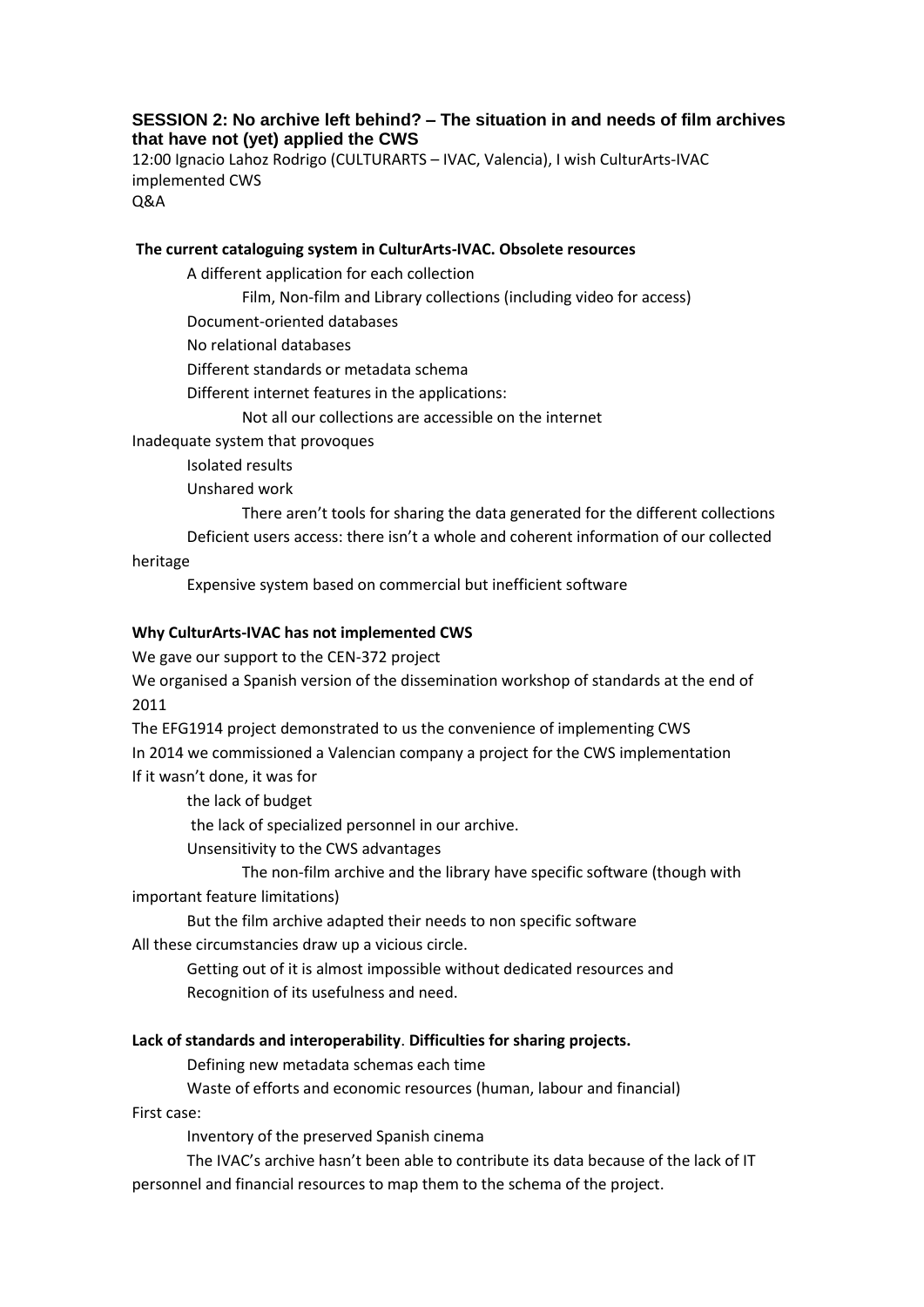### Second case:

A new virtual Audiovisual Archive of the Valencian Community is being created. Integration of the films held by CulturArts-IVAC, the archive of the former RTVV (TV and Radio), local TVs, the net of public archives… also

sound records and

photography

Each archive has its own metadata schema.

What metadata schema to apply?

The IVAC proposal is to apply the CWS, but we are in a weak position because neither us nor any Spanish film archive has implemented it yet.

# **The advantages of CWS:**

Common enunciation of data (EN-15744) and common definition of data for the interoperability (EN-15907)

In the three situations depicted CWS contributes for a better, easier and efficient achievement of our aims.

1. For an internal issue, as it is needed in CulturArts-IVAC, and in many other film archives, I suppose:

The implementation of CWS should improve the task of film and non-film collections cataloguers by allowing them to use the data on works and authorities already ingested in the system.

The sharing (up and downloading) of their data with other archives or databases

The FIAF Moving Image Cataloguing Manual is an excellent guide for cataloguers: it shows the use of CWS and gives useful indications and links for the other standards we should apply in controlled vocabularies.

More complete and reliable work More efficient use of resources

2. For a shared project between film archives, as it is the inventory of the Spanish cinema preserved by the Spanish film archives

Quicker and complete work

Move the effort from preparing the data export to the definition of a software solution that allows us to share and to update our work and make it available for citizens.

With CWS we can develop tools for the future, not only taking a picture of the moment. EFG is an excellent reference.

3. Valencian Audiovisual Archive

To facilitate access to the audiovisual heritage since its creation by being conformed with interoperability requirements

To define a metadata schema based on a validated and widely used standard, what must avoid particularities or reticences to the change.

As Spain is a CEN member state, the obligation of implement CWS will be an important fact to make decisions.

EFG is our closest and best reference.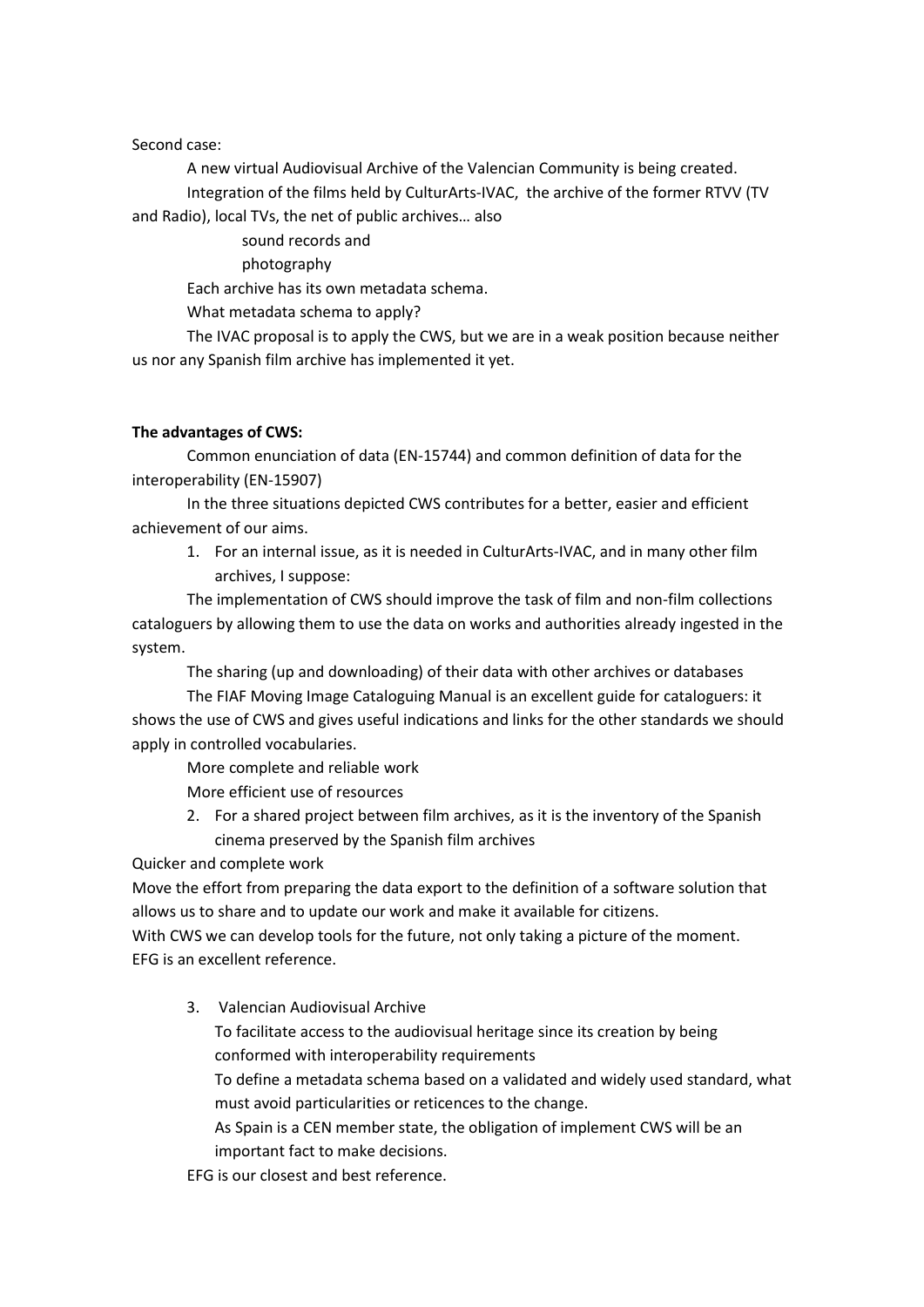Mapping of the different schemas to the new metadata schema we need to create for the virtual archive.

Data and film streaming, when possible (in the Valencian project)

The training of archivists in the new software and metadata schema will have a coherent and useful background if it is based on CWS.

## **Our cultural and political challenge**

Giving access to film heritage is an essential part of the film archives' mission The internet has changed the possibilities of access absolutely. Access depends on a coherent and useful cataloguing To gather and describe the films and to build a net of interoperable databases that collect the whole European Film Heritage are in the core of the EU policies on the film heritage<sup>1</sup>

CWS and EFG

are the main expressions of the EU policies on that issue

are the main instruments to guarantee the accessibility to the film heritage. So CWS is an essential tool for the safeguarding of the European Film Heritage.

Film archives also need to reinforce their recognition,

Cultural and political

Between Cultural Heritage Institutions

CWS and EFG could be of great help to achieve it.

The more access we give, the more social recognition we will obtain

The CWS integration in the FIAF cataloguing rules means that not only the European FHIs but film archives around the world have a common tool for sharing and improving our work, covering a huge step towards the access and safeguarding of the world film heritage.

As CulturArts-IVAC preserves a modest part of this Heritage, we need CWS

### **A film archive management software based on CWS**

We need to implement CWS

**.** 

to take advantage of new possibilities and tools

to face modern requirements and projects

CulturArts-IVAC needs such a solution but, presumably, many other European film archives too.

 $1$  Council Resolution of 26 June 2000 on the conservation and enhancement of European cinema heritage

Recommendation of the European Parliament and of the Council of 16 November 2005 on film heritage and the competitiveness of related industrial activities (2005/865/CE)